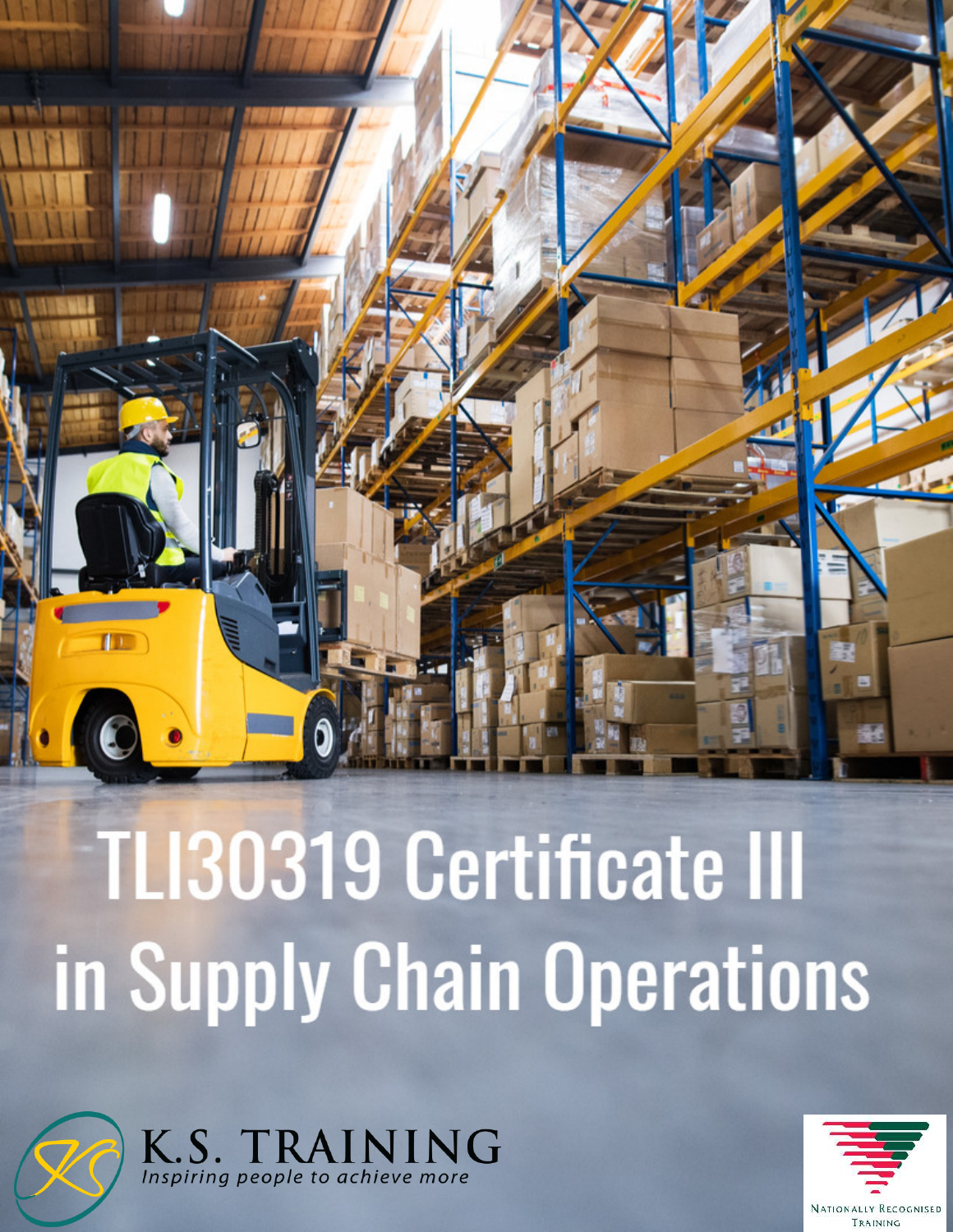This is a qualification for those engaged in supply chain operations and includes specialisations for logistics and warehousing operations.

It involves a defined range of skilled operations, usually within a range of broader related activities involving known routines, methods and procedures, where some discretion and judgement is required in selecting equipment, services or contingency measures within known time constraints. It may also include responsibility for coordinating the work of others.

#### KS Training Entry Requirements

To be eligible for this course, students must:

• Have completed Year 10 or equivalent.

• Be 16 years old and over (15 years for Funded program)

- Have a minimum ACSF Level 2;
- Complete a language, literacy, and numeracy test.
- Have basic computing skills.
- Be physically fit for potential lifting requirements.
- Must have access to a

computer/laptop/tablet/smartphone device with

up to date software and a stable internet

connection, and

• Provide their USI

## Possible Job Roles

- Are you just starting your career? Or are you looking for a career change? This qualification could lead to employment as:
- logistics operator
- warehouse operator
- supply chain administration operator
- supply chain administration officer
- rail terminal operator.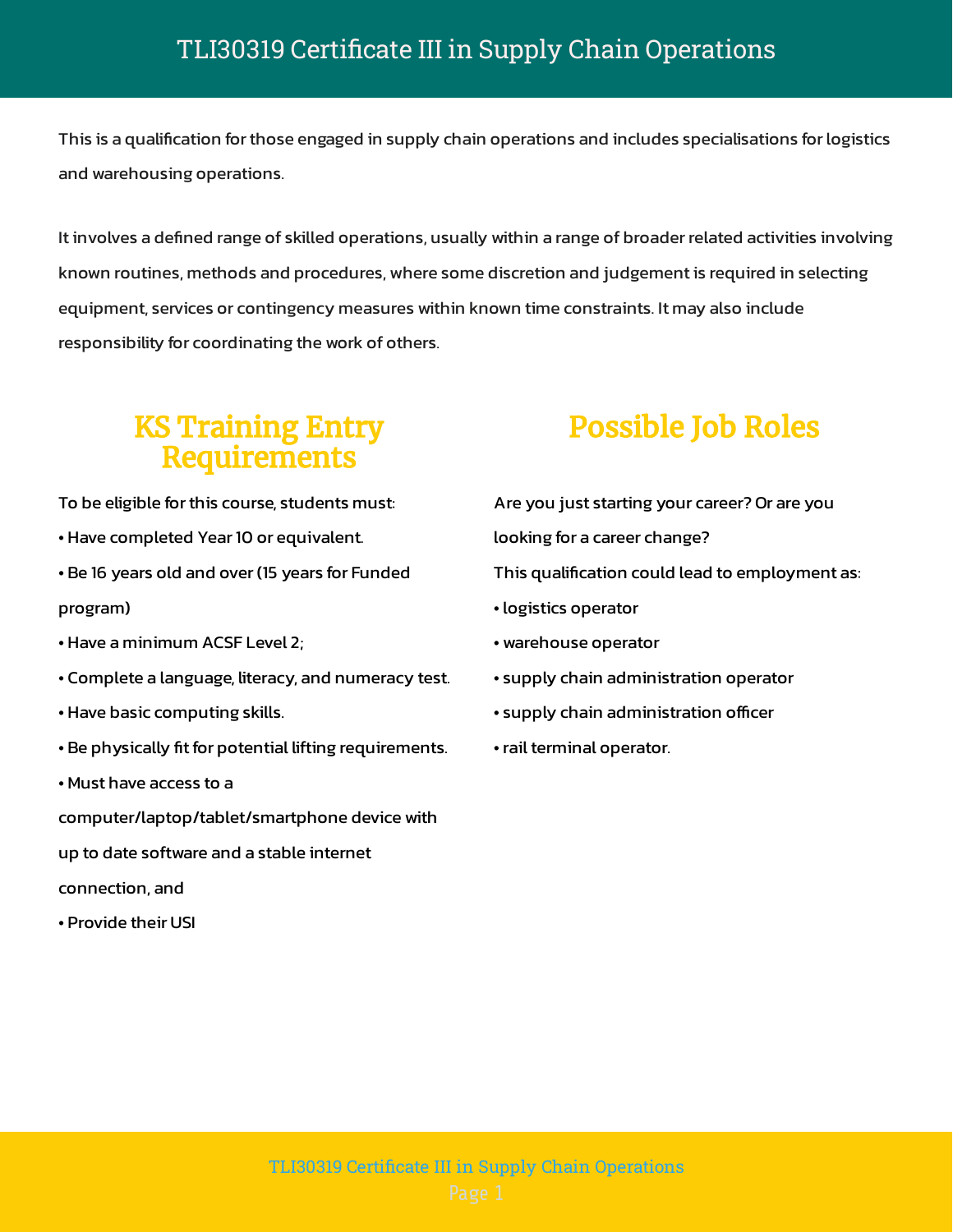# Course Duration

This course will take learners from beginner to professional warehousing and storage worker in up to Twenty Four (24) months. Students will get a solid education in the fundamentals of warehousing operations and services, and will graduate job ready

#### Assessment Overview

The methods in which students are assessed may include theory based assessments, case studies, projects and observations.

• This qualification is ungraded. Successful students will receive a qualification which shows their level of achievement for each unit as Competent, unless Credit Transfer of Recognition of Prior Learning (RPL)\* is granted for any units, in which case that will be indicated instead.

• Every assessment must be successfully completed to demonstrate competence in each unit. • If you do not successfully complete an

assessment, you will be given the opportunity to undertake a second assessment at another time.

\* All students are eligible to apply for Recognition of Prior Learning (RPL)

### Support Services

- LLN support
- Career counselling
- Tutorials
- Assessment support
- Referral to personal counselling.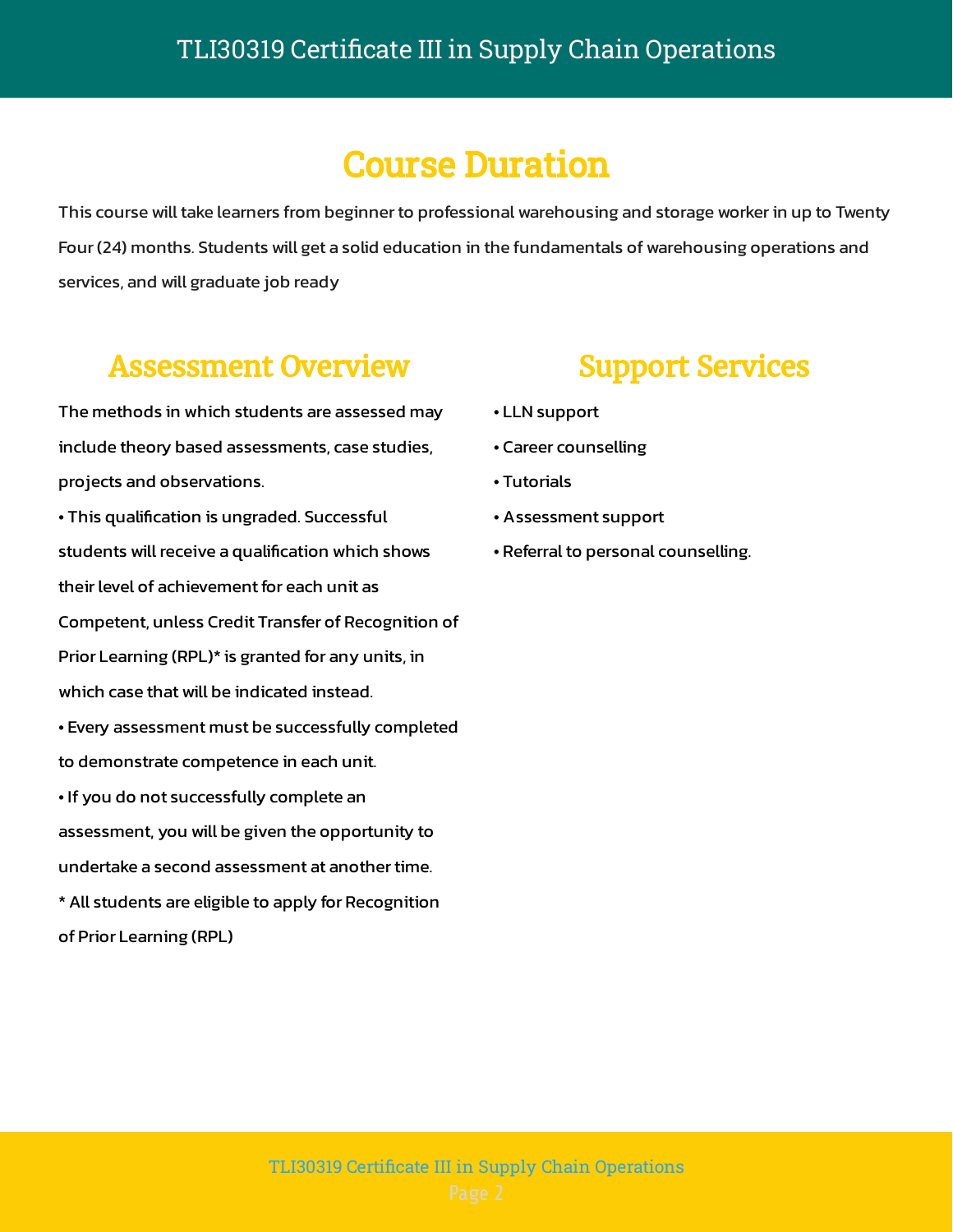Participants will need to complete fourteen (14) units of competency, two (2) core units, and twelve (12) elective units for this qualification. Please see below for a typical TLI30319 Certificate III In Supply Chain Operations course program.

# Core Units

| <b>Unit Code</b> | <b>Unit Title</b>                                                                      |
|------------------|----------------------------------------------------------------------------------------|
| <b>TLID1001</b>  | Shift materials safely using manual handling methods                                   |
| <b>TLIFOOO9</b>  | Ensure the safety of transport activities (Chain of Responsibility)                    |
|                  | <b>Elective Units</b>                                                                  |
| <b>TLIL1001</b>  | Complete workplace orientation/induction procedures                                    |
| <b>TLIU2012</b>  | Participate in environmentally sustainable practices.                                  |
| <b>TLIE3002</b>  | Estimate/calculate mass area and quantify dimensions TLIJ3002<br>Apply quality systems |
| <b>TLIA0004</b>  | Complete receival/despatch documentation                                               |
| <b>TLIA0015</b>  | Organise receival and despatch operations                                              |
| <b>TLIJ3002</b>  | Apply quality systems                                                                  |
| <b>TLIA0003</b>  | Consolidate manifest documentation                                                     |
| <b>TLIA0010</b>  | Identify goods and store to specifications                                             |